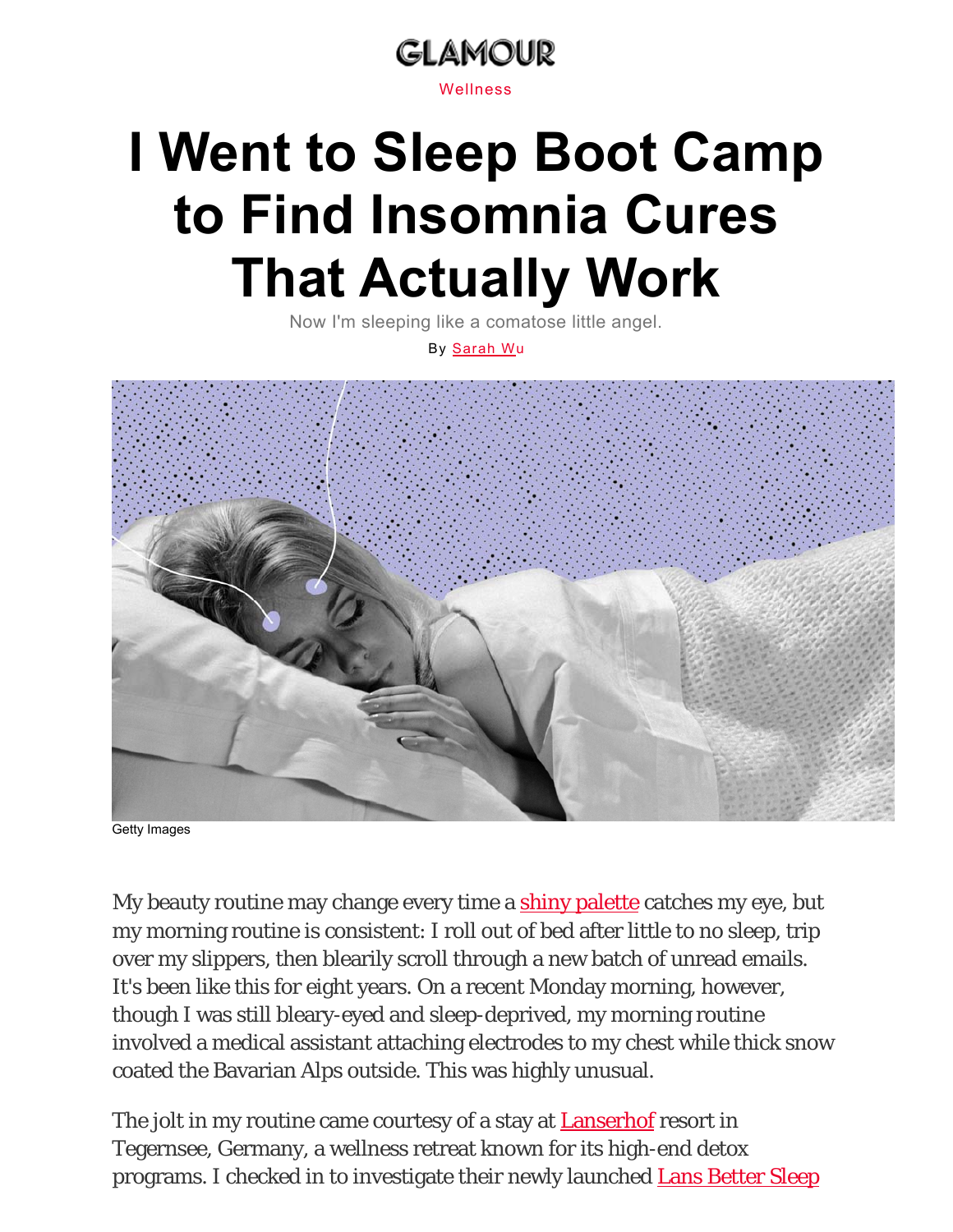Program 2.0, which promised to diagnose the causes behind my insomnia over the course of a single week. (You can opt for a longer stay, should you so desire.) The clinic attacks sleep woes from just about every possible angle, employing experts specializing in naturopathy, stress reduction, cardiology, psychology, urology, and gastroenterology, to offer sustainable sleep solutions.

Before you pelt me with helpful suggestions like using night mode on my phone or trying deep-breathing exercises, allow me to add this: I've had nearly a decade to pit my sleeping problems against various cures. Still, I struggle to get enough zzz's. I've consulted sleep specialists and relied on supplements and medication to muscle through. I've alternated between melatonin, magnesium, lavender pills, L-theanine, adaptogens, Unisom, NyQuil, Xanax, Lorazepam, CBD, Kratom, therapy, a few acupuncture sessions, some admittedly halfhearted meditation, and even downing a full bottle of wine before bed. (OK, that last one was not my best effort.) My devices switch to amber-tinted screens at night, and I keep them on silent far away from my bed. I also regularly mist my pillow with an assortment of calming sprays, slip on an eye mask, and wear earplugs.

Nothing has stuck. Inevitably, everything I try stops working after a month or two, tops. I end up rotating through different supplements and medications, switching back and forth when one ceases to be effective or another starts giving me side effects. (Melatonin taken too many weeks in a row gives me extraordinarily vivid nightmares featuring my own decapitation, while some of the prescription options I've tried make me feel foggy and disoriented the rest of the day.) I don't mind reaching for medication when it's needed, but I'm tired of taking increasingly high dosages and still feeling my mind stubbornly fight to stay awake. I needed a more sustainable cure.

"There are many different kinds of sleep problems, but you can build two main groups," says Jan Stritzke, M.D., deputy medical director at Lanserhof Tegernsee. The first is sleep apnea, a nocturnal breathing issue often related to obesity, he explains. For those who have sleep apnea, frequent drops in oxygen during the night disrupt the deep sleep cycle, leading you to feel tired when you wake up the next day. "The other is a stress-related problem, when you can't switch off and are thinking the whole night," Dr. Stritzke says. Yep, that's me.

After being pegged as a stress sleeper by doctors who specialize in this stuff, I was ready for a science-backed solution. Here's what a week of insomnia cures looks like--and what actually works.

#### **Meditation**

I loathe <u>meditation</u>. It's been suggested to me multiple times, but I'm even worse at meditating than I am at falling asleep. At Lanserhof, meditation is an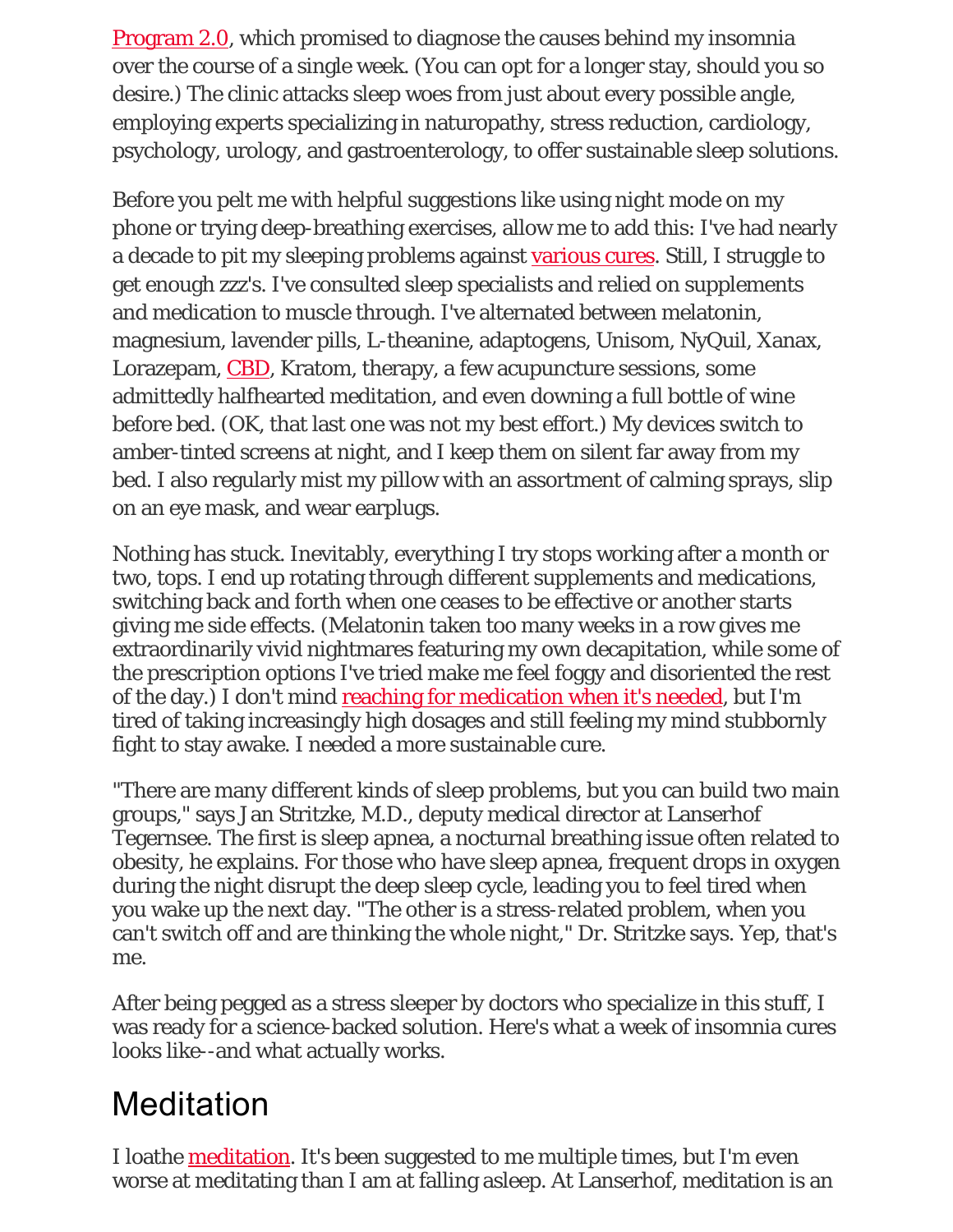unavoidable part of the deal. My teacher here is much better than my last one—who memorably yelled at me for not trying hard enough—which makes me feel at least a little hopeful. To start, she encourages me to identify a feeling of confident calm (for me, this usually happens during one of my favorite workouts: intense-contact combat sessions) and call it up when I'm feeling restless. But perhaps more important, she says I shouldn't expect to switch my mind off or empty it during these moments—instead, I should simply allow myself to notice thoughts and noises and let them go.

It's actually helpful advice (the lack of yelling, I assume, also helps). With deep breathing and regular practice, I find that my thoughts get much calmer at night. I should note I don't bother doing any of this in a seated position with my eyes closed, but the principles still apply when I'm lying in bed. Really, that's where all meditation should be done, in my opinion.

# A (Surprise) Detox Diet

The cornerstone of Lanserhof is their Mayr cure, a lifestyle makeover based on six pillars: rest, cleansing, training, substitution, exercise, and mindfulness. Christiane May-Ropers, M.D., who specializes in rehabilitative medicine, manually examines my abdomen and tells me my digestive system is overly stressed, impacting not just my overall health but also my sleep.

To remedy it, Dr. May-Ropers starts me on the strictest diet Lanserhof offers. Breakfast and lunch consist of a small serving of yogurt along with a serving of "chewing trainer"—hardened bread that produces a whole lot of saliva to allegedly aid in digestion. Dinner is a cup of watery vegetable broth, to be eaten with a tiny spoon between 5:00 and 6:30 P.M. Alternately, I can have a cup of decaf tea.

This is extreme, *especially* paired with the laxatives the clinic recommends to flush me out. Wary, I try them but almost immediately realize my body cannot handle this (nor should it have to). I tell Dr. May-Ropers this and she switches me to a much milder laxative, but I end up skipping them altogether. Many health experts will warn against this strategy—the Mayo Clinic specifically cautions against using laxatives to "clean out your system," and the National Eating Disorders Association warns that laxative abuse can lead to problems ranging from nutrient imbalances to severe dehydration and even organ damage in extreme cases.

Even without the laxatives, I get so deliriously hungry that I text a former foodie colleague to ask if she thinks it would be OK for me to nibble at the decorative plant in my room. (She advises against it.) Restricting calories to the point of contemplating DIY foraging is *definitely* not healthy. And it actually makes my insomnia worse: Digestive distress does not exactly make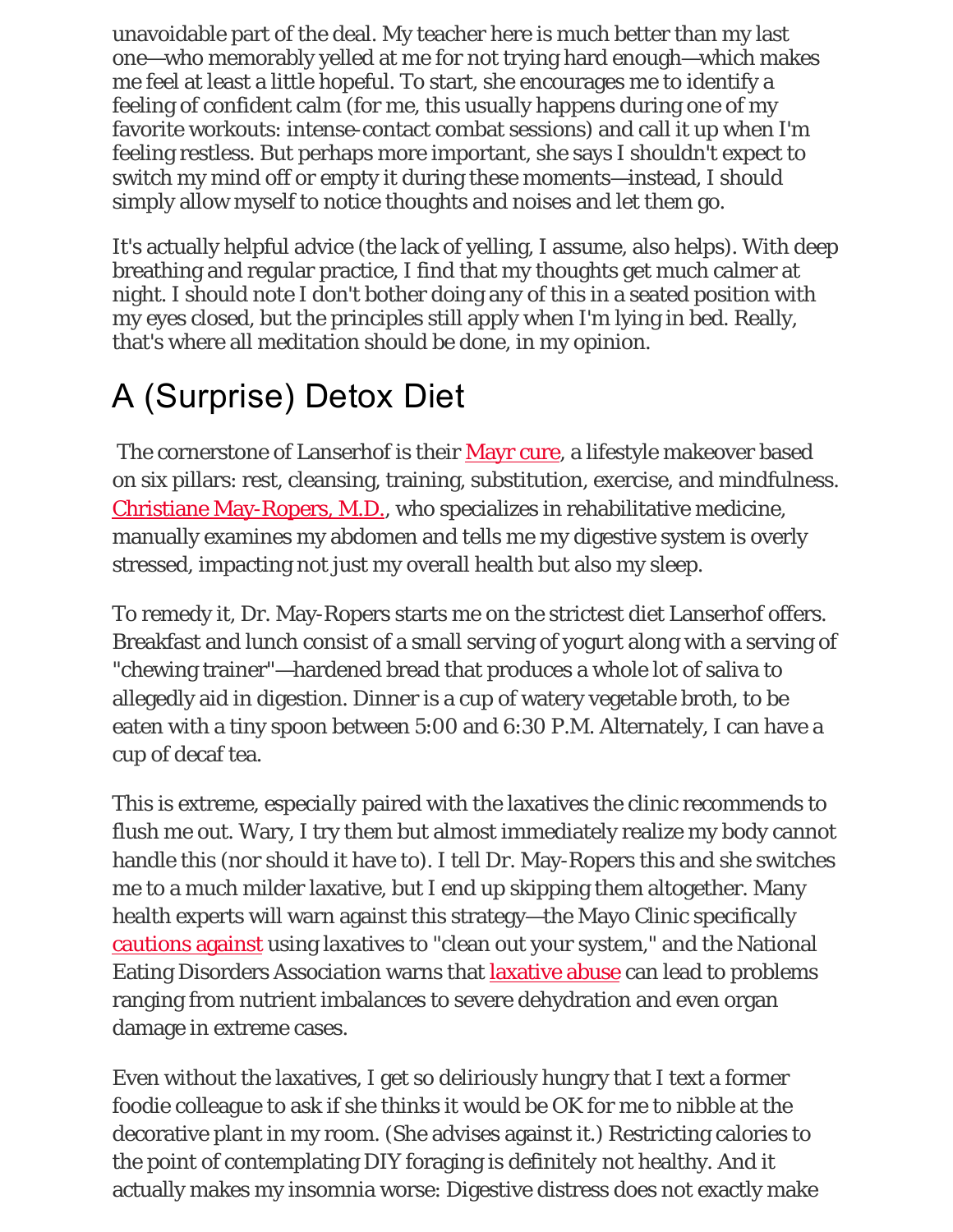for a peaceful night of sleep. I voice my concerns and switch to a meal plan that doesn't leave me feeling faint.

This is my first (and last) "detox," and it's clear the detox life is definitely not for me. I know that my habit of 4:00 A.M. pizza outings probably weren't helping me get to sleep, but I didn't really need to deprive myself of food to learn that.

#### Sleeping in the Perfect Bed

Putting my food woes aside for a moment, Lanserhof knows what they're doing when it comes to bedroom design. The rooms in the Better Sleep Suite are pitch-black at night, blissfully quiet, and equipped with Freshbeds—fancyschmancy sleep systems—that allow you to control both the temperature and the ventilation levels of the bed. The air that circulates throughout the bed is constantly and silently filtered. The pillows are perfectly fluffy, the duvet comfortingly weighted, and the mattress topper a memory foam triumph.

I can't exactly lug these back with me, but they do make me reconsider my own sleeping situation. The six months I struggled most with insomnia uncoincidentally coincided with some of my toughest in New York, when I was sleeping atop a thin lining of trash bags on my apartment floor because I didn't have time to get a bed. My current situation is not so dire, but I've noticed that my spring mattress sounds as though it's about to snap in half every time I sit down and my pillows are inherited from the previous tenant. I decide to upgrade as soon as I return home: a plush memory foam mattress topper and a Joy Mangano Warm/Cool Pillow. I also resolve to bring back a pair of **Dagsmejan pajamas** from Lanserhof; they are unbelievably comfortable.

# Listening to Music

At Lanserhof I also undergo a 24-hour heart rate variability (HRV) monitoring test (this is where the electrodes came into play). Darius Chovghi, M.D., a general practitioner, analyzes my results and advises me to do something less stimulating a full hour before my bedtime. He tells me it doesn't matter so much what time I go to bed, as long as I block out a full 60 minutes beforehand to wind down.

This sounds like one of the easiest insomnia cures to implement back home, so I try it out right away. I put together a snooze-inducing playlist on Spotify, hit play, and walk around my room stretching, drinking tea, and doing absolutely nothing else. It feels great—peaceful and not stimulating in the slightest, but not so mind-numbingly tedious that I dread it. My whirling thoughts gradually slow down by the hour's end and I find myself feeling positively dreamy.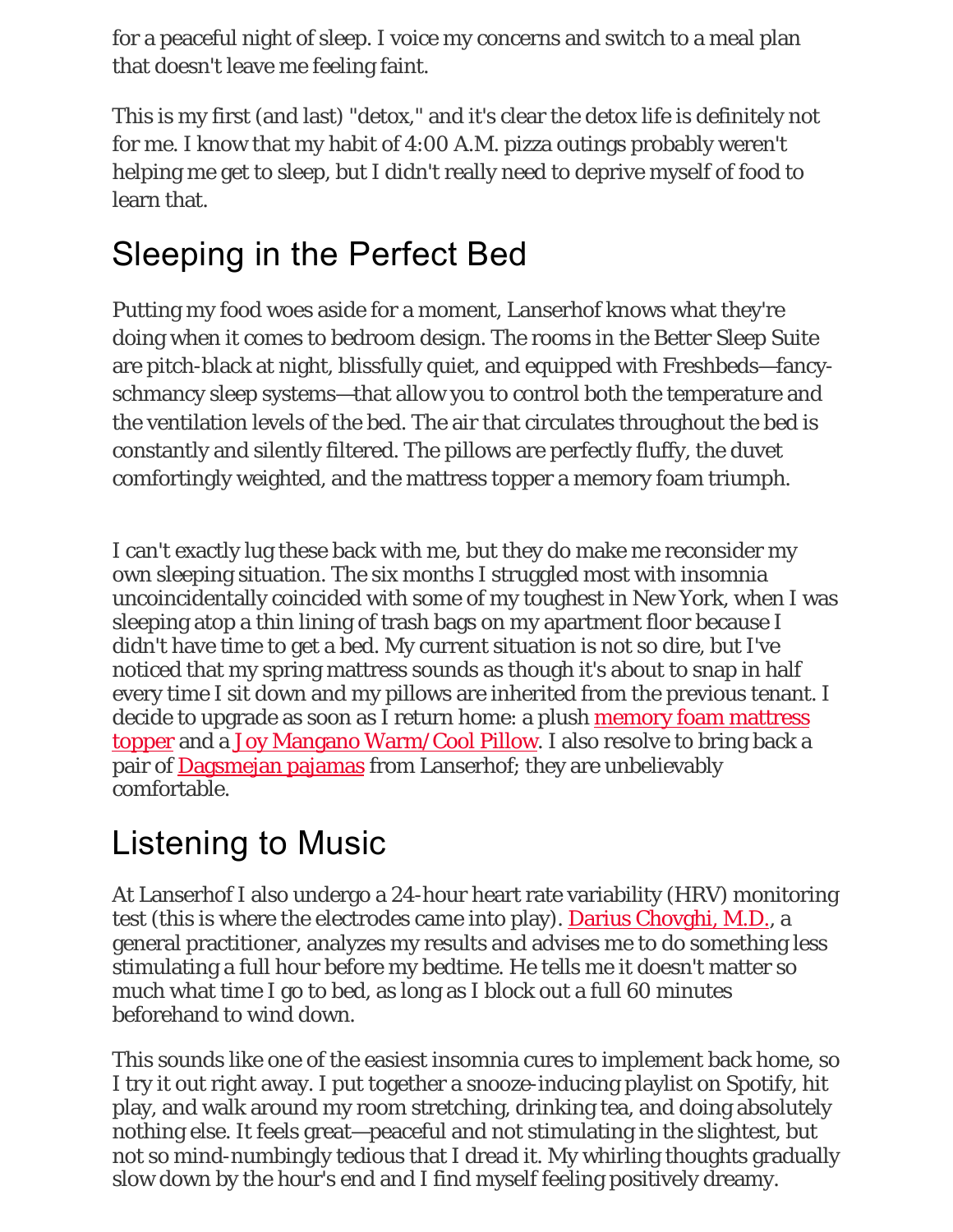## **Osteopathy**

When my HRV test comes back, I glumly learn that my "biological age" is 12 years older than my actual age—I'm exhausted and stressed and it's shaving years off my life. Multiple years of ignoring this problem have crept into my limbs; my neck, upper back, and shoulders are in a perpetual state of tension, which is not a relaxing way to lie in bed.

The solution, according to Werner Schierl, M.D., who works with me to find naturopathic solutions, is **osteopathy**. Osteopathy is a treatment method that uses manual touch to alleviate site-specific pain in your joints, muscles, or soft tissue while also considering the body as a whole. And luckily, Lanserhof happens to have plenty of practitioners on site.

During my session I learn my body woes are worse than I thought. I've gotten used to ongoing tightness at the base of my neck and in my shoulders, but I've also gotten really good at doing nothing about it. Tobias Walter, who has a background in both osteopathy and chiropractic care, recommends myofascial release, applying sustained pressure to relax contracted muscles. We start by testing the flexibility of my right shoulder. I already know it's going to be bad, but we're still both a little shocked at how locked up I am.

I do feel better after that one session, but I ask Walter for additional exercises to do later and at home, since I clearly need the extra help. For those familiar with sore necks and stiff backs, try placing one arm on the wall and fully extending it behind you for 20 seconds. The second stretch: Tilt your neck to the side as far as you can, holding that position for another 20 seconds. Do it regularly, and I promise you'll sleep much more comfortably.

# Relaxing Self-Care

My visit to Lanserhof may be all about sleep, but my waking hours are plenty busy. In between sleep tests and consultations, I have deep tissue massages, reflexology treatments, full-body algae masks, light therapy, and steams. At night I dab my pulse points with aromatherapy cream from Bynacht, which reminds me of my favorite pillow sprays back home. I even indulge in something called a Royal Fern facial, which utilizes a line of dermatologistcreated glow-enhancing products.

In short, it's self-care on steroids. I'm not sure whether it actually helps me sleep better, but at least it helps me convincingly fake well-rested radiance. I remind myself to do more sheet masks.

#### **Craniosacraltherapy**

Every doctor I meet with at Lanserhof tells me I need to consider craniosacral therapy, an alternative medicine that uses gentle touch on your skull to relieve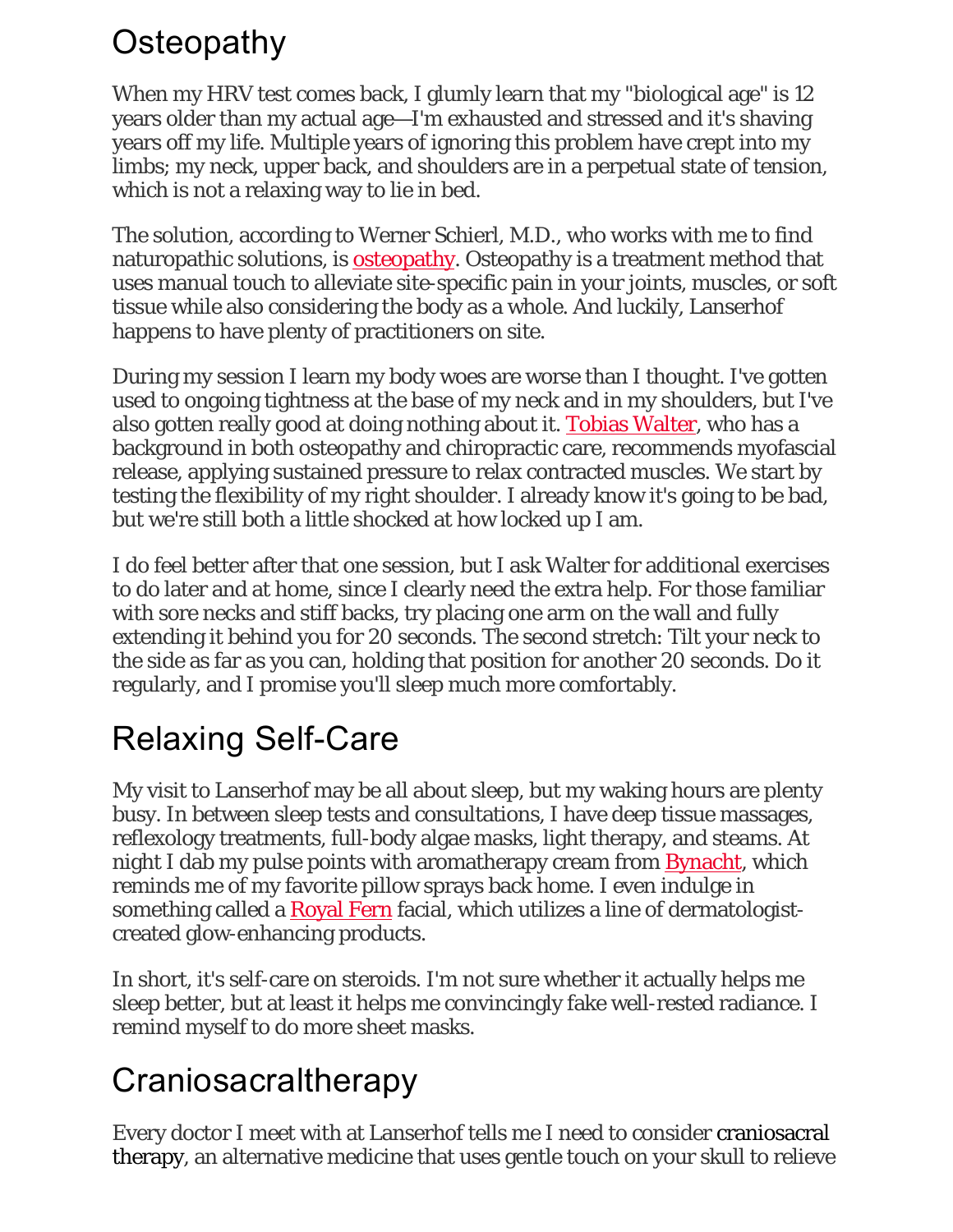pain and pressure. Although there is plenty of debate over its scientific efficacy, I leave Lanserhof convinced that it is the truth and the way.

My therapist, Katharina Mai, who talks to me extensively about naturopathy, lifts my head up and slowly rolls it this way and that for less than five minutes before I immediately pass out into the most peaceful sleep I have ever experienced. I don't even realize this until I wake up some time later and pop out of her hands, quietly screaming, "Ah!" and scaring both of us. This has never happened to me before, and she is my new favorite person because of it.

Mai tells me that one craniosacral therapy session a month is sufficient to help improve my sleep, and the second I get back to my room, I look up practitioners back home. As a bonus, Mai shows me where to press on my jaw (where it meets my neck) to release tension. At night I've been clenching my teeth so hard from stress that my previous dentist told me I had successfully ground tiny holes in them. This tiny technique helps immensely.

## Exercise (Which I Have Apparently Been Doing Wrong)

I will forever be a big believer in using exercise to release everything I bottle up. Every day I'm at Lanserhof, I alternate between swimming laps in the outdoor pool surrounded by snow and spending 45 minutes in the gym. Unfortunately, I continue my habit of working out close to my bedtime, which I soon find out is not a good idea.

"Exercise helps to reduce the stress hormones," Dr. Stritzke tells me. "But you should not do it too late because that will influence your sleep. Four hours before going to bed is a good cutoff time." I think about how hyper I feel after my favorite Krav Maga classes and conclude he's right. I make a mental note to push my workouts earlier in the day, when they can help me chill out but won't keep me up for hours.

# Zeroing In On the Problem

After multiple rounds of tests, I discover that my deep-sleep quality is surprisingly excellent. Once I'm able to knock out, I'm very peaceful until my alarm goes off. The problem is everything that comes before that. Dr. Chovghi explains that because I normally have to wake up before clocking a satisfactory amount of deep sleep, my body doesn't have enough time to regenerate each night. This leads to a sleep-killing cycle: exhaustion throughout the day and a spike in cortisol levels at night, which forces me to stay awake when I *really* need to pass out. Aside from implementing the tips and tricks I've picked up, he recommends adding a second block of sleep to my 24-hour cycle, even if it's just a 30-minute power nap.

Routine is also key, says Dr. Stritzke. "Get up at the same time, breakfast and lunch at the same time, have a small dinner, and go to bed at the same time."